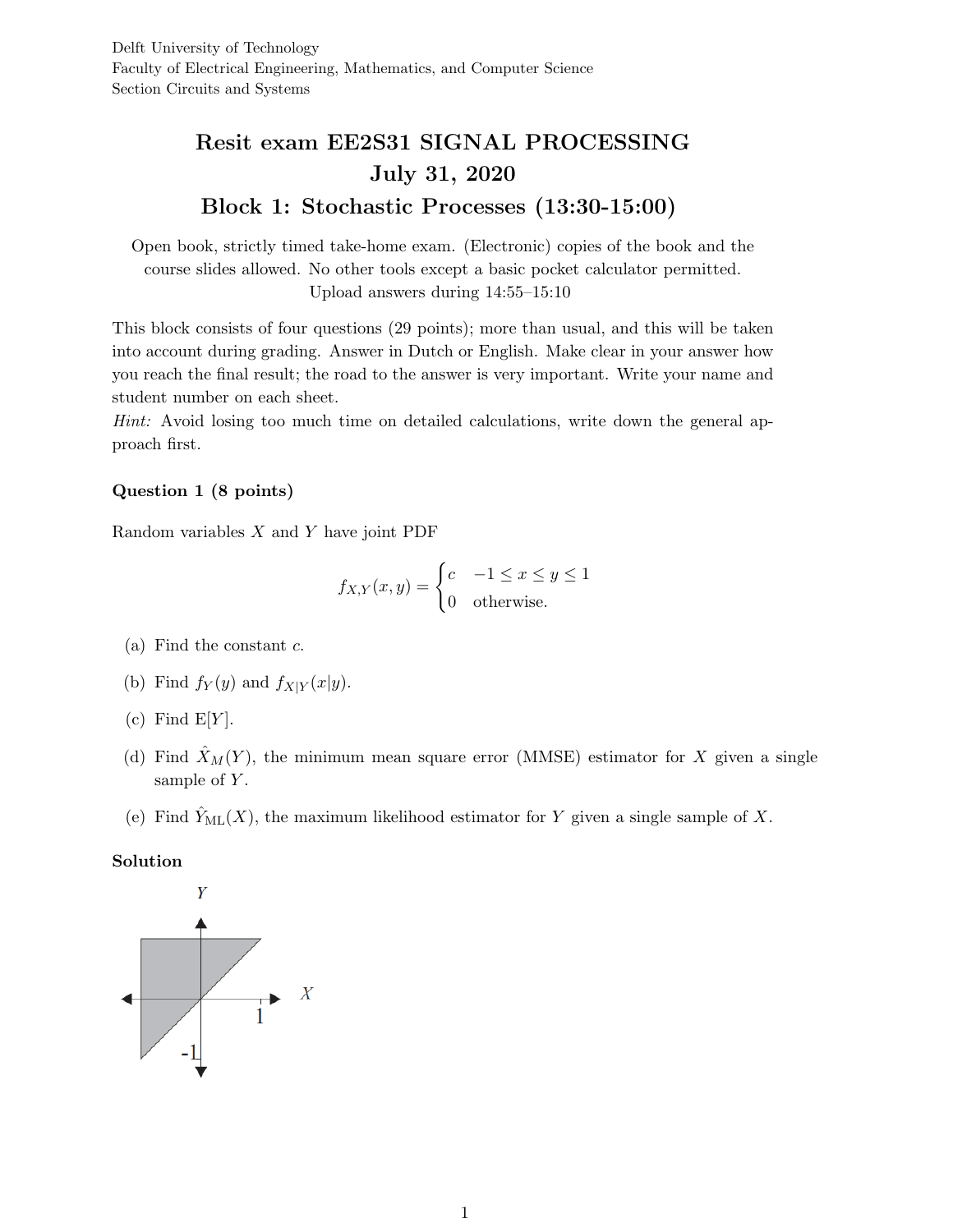(a) 1 pnt

$$
\int_{x=-\infty}^{\infty} \int_{y=-\infty}^{\infty} f_{X,Y}(x, y) \, dy \, dx = \int_{y=-1}^{1} \int_{x=-1}^{y} c \, dx \, dy
$$

$$
= c \int_{-1}^{1} (y+1) \, dy
$$

$$
= c \left[ \frac{1}{2} y^2 + y \right]_0^1 dx
$$

$$
= 2c
$$

Hence  $c=\frac{1}{2}$  $\frac{1}{2}$ .

(b) 2 pnt For  $-1 \le y \le 1$ ,

$$
f_Y(y) = \int_{x=-1}^{y} c \, dx = c(y+1), \quad -1 \le y \le 1
$$

The complete PDF is

$$
f_Y(y) = \begin{cases} \frac{1}{2}(y+1) & -1 \le y \le 1\\ 0 & \text{otherwise.} \end{cases}
$$

$$
f_{X|Y}(x|y) = \frac{f_{X,Y}(x,y)}{f_Y(y)} = \begin{cases} \frac{1}{y+1} & -1 \le x \le y \\ 0 & \text{otherwise} \end{cases}
$$

(c) 1 pnt

$$
E[Y] = \int_{-\infty}^{\infty} y f_Y(y) dy = c \int_{-1}^{1} y(y+1) dy
$$

$$
= \frac{1}{2} \left[ \frac{1}{3} y^3 + \frac{1}{2} y^2 \right]_{-1}^{1} = \frac{1}{3}
$$

(d) 2 pnt The MMSE is always  $\hat{X}_M(Y) = \mathbb{E}[X|Y]$ . Using  $f_{X|Y}(x|y)$ ,

$$
E[X|Y = y] = \int_{-\infty}^{\infty} x f_{X|Y}(x|y) dx
$$
  
= 
$$
\int_{-1}^{y} x \frac{1}{1+y} dx
$$
  
= 
$$
\frac{1}{1+y} \left[ \frac{1}{2} x^2 \right]_{x=-1}^{y}
$$
  
= 
$$
\frac{1}{1+y} \left( \frac{1}{2} y^2 - \frac{1}{2} \right)
$$
  
= 
$$
\frac{1}{2} (y - 1)
$$

Then  $\hat{X}_M(Y) = \mathbb{E}[X|Y] = \frac{1}{2}(Y - 1).$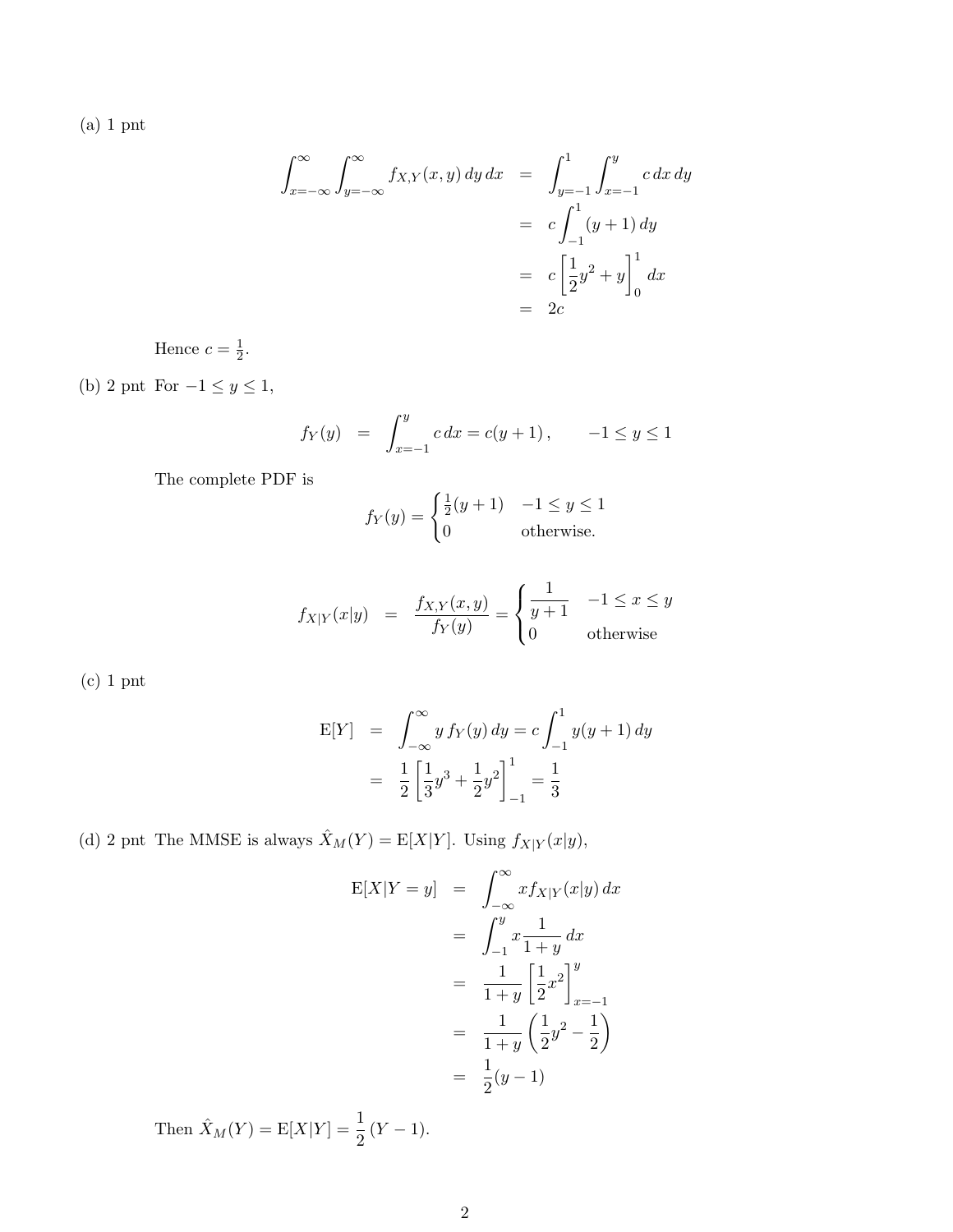(e) 2 pnt By definition,  $\hat{y}_{ML}(x) = \arg \max_{y} f_{X|Y}(x|y)$ . Then

$$
f_{X|Y}(x|y) = \begin{cases} \frac{1}{y+1} & -1 \le x \le y\\ 0 & \text{otherwise} \end{cases}
$$

which should be seen as a function on y. For any  $x$ , this function has a support on  $x \leq y \leq 1$ .

$$
\arg\max_{y,y\geq x} \frac{1}{y+1} = x
$$

Hence,  $\hat{Y}_{\text{ML}}(X) = X$ .

# Question 2 (7 points)

We flip a coin *n* times and count how many times we observe "heads"; let  $\hat{P}_n$  be the estimated probability of heads (the relative frequency of occurence).

Assume the coin is fair; the true probability of heads is  $p = 0.5$ .

- (a) Find  $\mathbb{E}[\hat{P}_n]$  and  $\text{Var}[\hat{P}_n]$ .
- (b) Use the Chebyshev inequality to find an upper bound on the probability that  $\hat{P}_{100}$  is within  $0.1$  of  $p$ .
- (c) Is  $\hat{P}_n$  a consistent estimator of p? (Motivate.)
- (d) For large n, we assume that  $\hat{P}_n$  can be approximated by a Gaussian distribution. Use this to estimate the probability that  $\hat{P}_{100}$  is within 0.1 of p.

*Note:* See Table 4.1 or 4.2 (page 129/130) for  $\Phi(z)$  or  $Q(z)$ .

#### Solution

(a) 2 pnt Let A be the event of "heads", then the indicator function  $X_A$  has a Bernouilli  $(p = 0.5)$ random variable.

$$
E[X_A] = p = 0.5,
$$
  $var[X_A] = p(1 - p) = 0.25.$ 

Let  $X_i$  denote  $X_A$  on the *i*th trial, and let  $M_n(X_A)$  be the sample mean (for *n* samples). Since

$$
\hat{P}_n = M_n(X_A) = \frac{1}{n} \sum_{i=1}^n X_i
$$

is a sum of  $n$  independent random variables,

$$
\text{var}[\hat{P}_n] = \frac{1}{n^2} \sum_{i=1}^n \text{Var}[X_i] = \frac{p(1-p)}{n} = \frac{0.25}{n}
$$

(b) 2 pnt Since  $\hat{P}_{100}(A) = M_{100}(X_A)$ , we can use Theorem 10.5(b) to write (with  $c = 0.1$ )

$$
P\left[|\hat{P}_{100} - p| < c\right] \ge 1 - \frac{Var[\hat{P}_n]}{c^2} = 1 - \frac{0.25}{100c^2} = 0.75
$$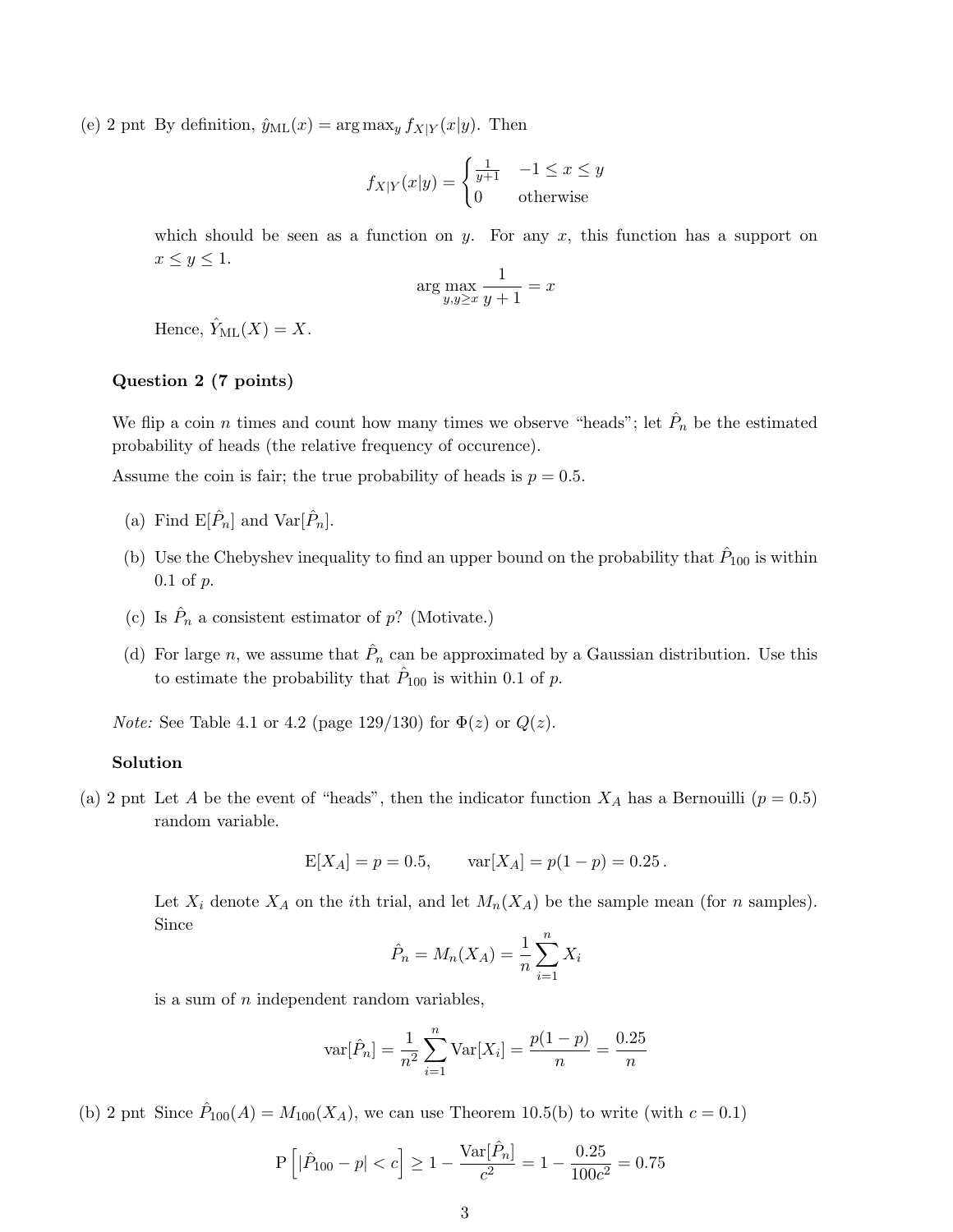(c) 1 pnt See Definition 10.3. Here,

$$
P\left[|\hat{P}_n - p| \ge \epsilon\right] \le \frac{\text{Var}[X_A]}{nc^2}
$$

so that

$$
\lim_{n \to \infty} \mathbf{P}\left[|\hat{P}_n - p| \ge \epsilon\right] = 0
$$

(d) 2 pnt Let  $\mu = p = 0.5$  and  $\sigma = \sqrt{\frac{0.25}{n}} = \frac{1}{20}$  and  $c = 0.1$ .

$$
P\left[|\hat{P}_n - p| < c\epsilon\right] = P\left[-c < \hat{P}_n - p < c\right] = P\left[-\frac{c}{\sigma} < \frac{\hat{P}_n - \mu}{\sigma} < \frac{c}{\sigma}\right] = P\left[-\frac{c}{\sigma} < Z < \frac{c}{\sigma}\right] \approx 2\Phi(\frac{c}{\sigma}) - 1
$$

With  $\frac{c}{\sigma} = 2$ , we find (table 4.2) that  $\Phi(2) = 0.97725$ , so that this probability is 0.95450.

# Question 3 (8 points)

Let  $W$  be an exponentially distributed random variable, with pdf

$$
f_W(w) = \begin{cases} e^{-w} & w \ge 0 \\ 0 & \text{otherwise.} \end{cases}
$$

Consider the random process  $X(t) = t - W$ .

- (a) Draw three realizations of  $X(t)$ .
- (b) Determine the CDF  $F_W(w)$  and  $F_{X(t)}(x)$ , and the pdf of  $X(t)$ .
- (c) Determine E[W] and compute the expected value function,  $\mu_{X(t)}$ .
- (d) Determine  $E[W^2]$  and compute the autocovariance function,  $C_X(t, \tau)$ .
- (e) Is  $X(t)$  a WSS random process? (Motivate)
- (f) Is it an i.i.d. process? (Motivate)

#### Solution

(a) 1 pnt Pick w following an exponential distribution (hence  $w > 0$ , then plot  $X(t) = t - w$  as function of t:

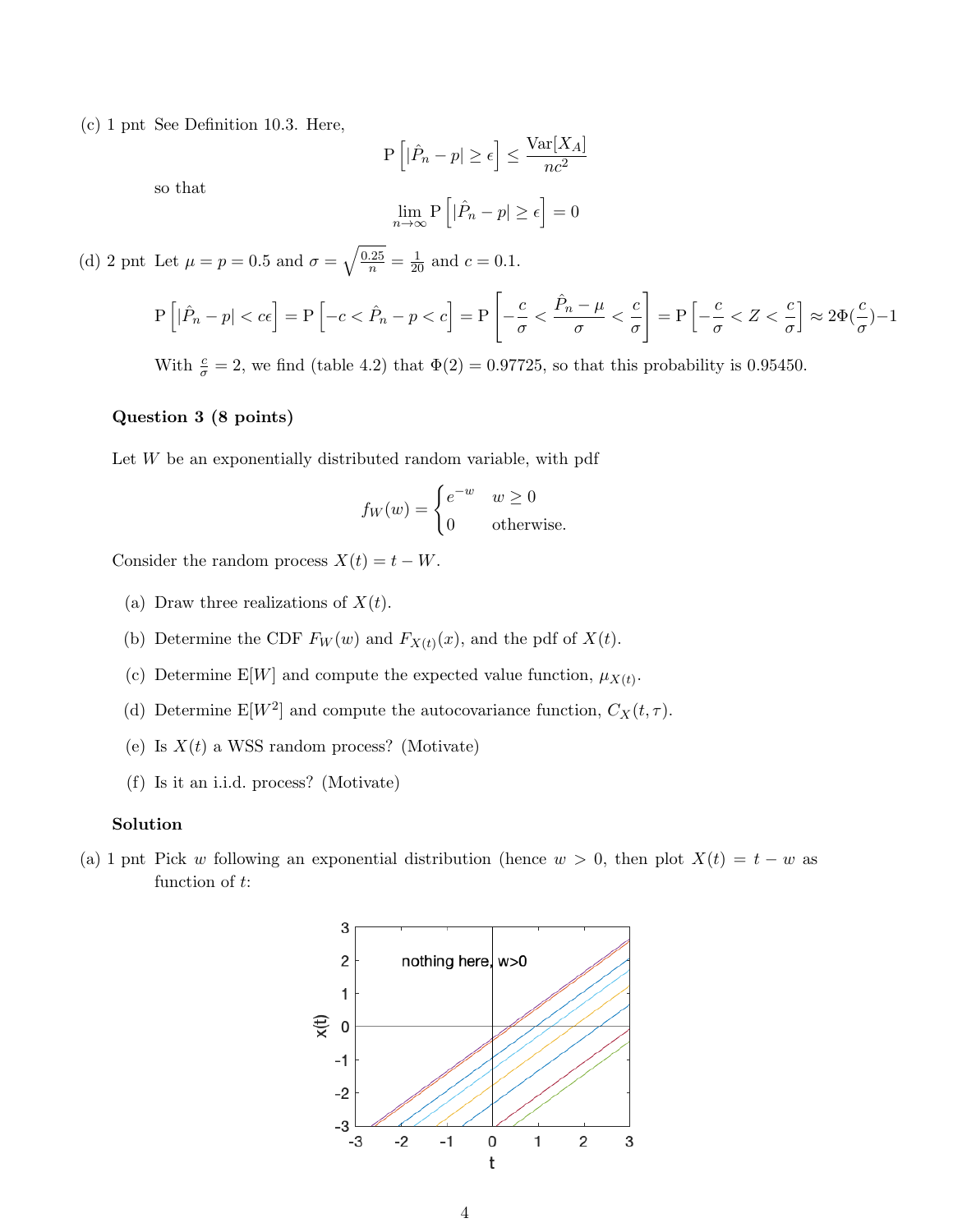(b) 2 pnt W has an exponential distribution with  $\lambda = 1$ . (See Thm. 4.8)

$$
F_W(w) = P[W < w] = \begin{cases} 1 - e^{-w} & w \ge 0 \\ 0 & w < 0 \end{cases}
$$
\n
$$
F_{X(t)}(x) = P[X < x] = P[t - W < x] = P[W > t - x]
$$
\n
$$
= 1 - P[W < t - x] = \begin{cases} e^{x - t} & x \le t \\ 1 & x > t \end{cases}
$$
\n
$$
f_{X(t)}(x) = \frac{d F_{X(t)}(x)}{dx} = \begin{cases} e^{x - t} & x \le t \\ 0 & x > t \end{cases}
$$

(c) 1.5 pnt For an exponential distribution with  $\lambda = 1$ ,  $E[W] = 1$ 

$$
\mu_X(t) = E[t - W] = t - E[W] = t - 1.
$$

(d) 1.5 pnt  $E[W^2] = 2$ .

$$
C_X(t,\tau) = \mathbb{E}[X(t)X(t+\tau)] - \mu_X(t)\mu_X(t+\tau)
$$
  
\n
$$
= \mathbb{E}[(t-W)(t+\tau-W)] - (t-1)(t+\tau-1)
$$
  
\n
$$
= t(t+\tau) - \mathbb{E}[(2t+\tau)W] + \mathbb{E}[W^2] - t(t+\tau) + 2t + \tau - 1
$$
  
\n
$$
= -(2t+\tau)\mathbb{E}[W] + 2 + 2t + \tau - 1
$$
  
\n
$$
= 1
$$

- (e) 1 pnt Not WSS because  $\mu_X(t)$  is dependent on t.
- (f) 1 pnt Not iid because samples are clearly correlated to each other (not independent) and samples do not have the same distribution (it depends on t).

#### Question 4 (6 points)

In this question, all signals are considered in the frequency domain.

The fundamentals behind a noise canceling headphone are schematically drawn in the figure.



We wish to listen to music  $X(f)$  transmitted over a loudspeaker with unknown response  $H_0(f)$ , but the ear signal  $Y(f)$  is disturbed by unknown environment noise  $W(f)$ , which has been filtered by an unknown channel response  $H_1(f)$ . We measure the ear signal with microphone 1. An additional microphone (mic2) also captures the noise signal, but it is filtered by an unknown filter  $H_2(f)$ .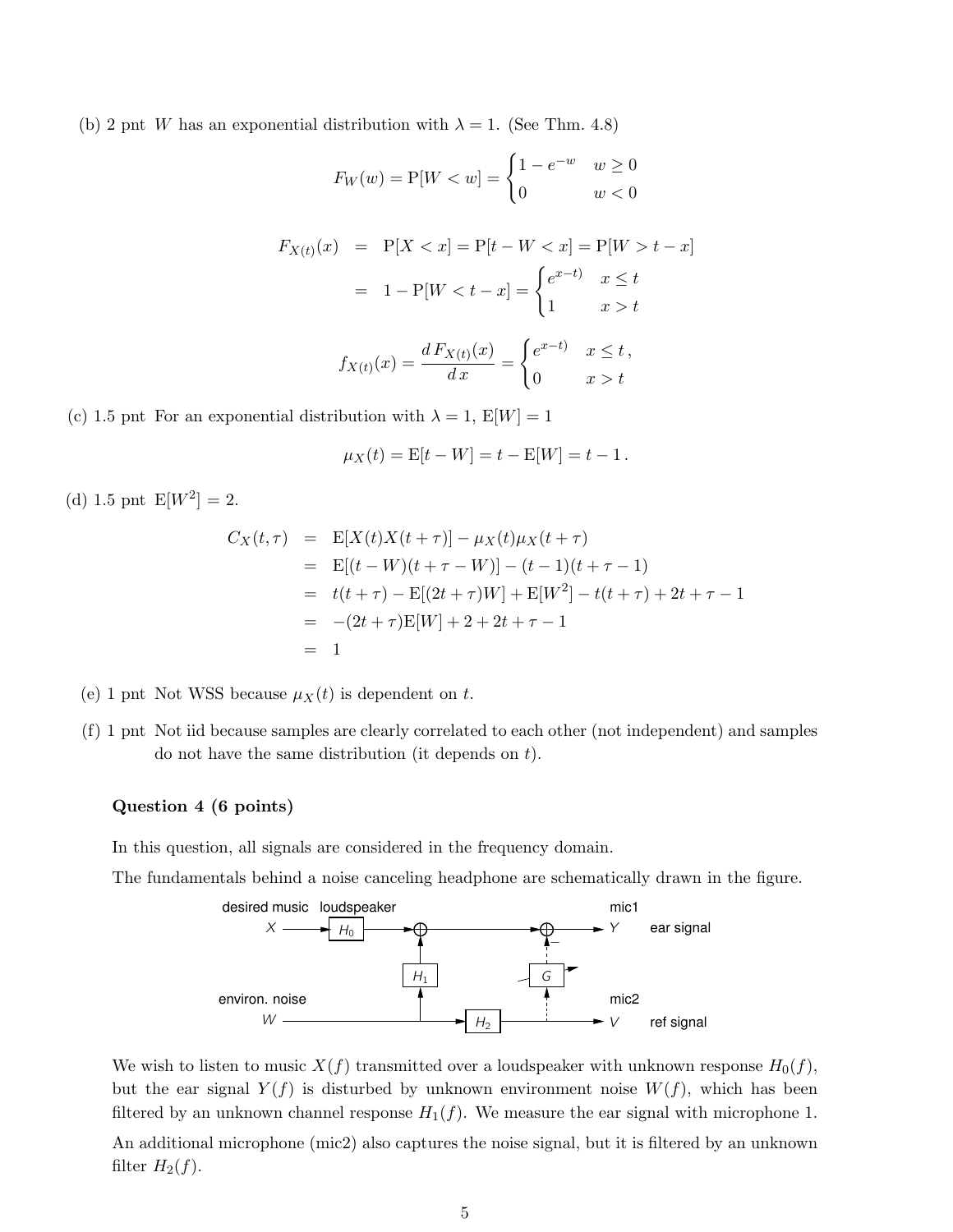We wish to design a filter  $G(f)$  such that the noise signal on Y is perfectly canceled. While we design  $G(f)$ , it is not included in the schematic.

- (a) What is the desired solution for  $G(f)$  in terms of  $H_1(f)$  and  $H_2(f)$ ?
- (b) Show that  $H_2^{-1}(f) = |H_2(f)|^{-2} H_2^*(f)$ .

 $X(f)$  and  $W(f)$  are considered to be independent random processes, with power spectral densities  $S_X(f)$  and  $S_W(f)$ , respectively.

- (c) Give expressions for  $S_Y(f)$ ,  $S_Y(f)$  and  $S_{YY}(f)$  in terms of  $S_X(f)$  and  $S_W(f)$ .
- (d) Which of these (cross) power spectral densities can we observe?
- (e) Give an expression for  $G(f)$  in terms of observed quantities.

# Solution

(a) 1 pnt  $G(f) = H_2^{-1}(f)H_1(f)$ .

(b) 1 pnt It is the inverse because  $H_2^{-1}(f)H_2(f) = |H_2(f)|^{-2}H_2^*(f)H_2(f) = 1$ .

(c) 2 pnt

$$
S_Y(f) = |H_0(f)|^2 S_X(f) + |H_1(f)|^2 S_W(f)
$$
  
\n
$$
S_Y(f) = |H_2(f)|^2 S_W(f)
$$
  
\n
$$
S_{YY}(f) = H_1 H_2^* S_W(f)
$$

(d) 1 pnt Using the microphone signals, we can observe  $Y(f)$  and  $V(f)$ , and estimate  $S_Y(f)$ ,  $S_V(f)$ and  $S_{YY}(f)$ .

> Presumably we also know the input signal  $X(f)$  and know  $S_X(f)$ . But this is not used here. In actuality,  $X(f)$  is also disturbed by an unknown filter (not drawn).

(e) 1 pnt

$$
G(f) = S_V^{-1}(f)S_{YV}(f)
$$

In practice, there are several complications: some signal  $X(f)$  may leak into  $V(f)$  causing cancellation of the desired signal,  $H_2(f)$  may have a zero at some frequency, preventing inversion, and  $H_2(s)$  may have zeros in the right hand s-plane, these become unstable poles when we invert the channel.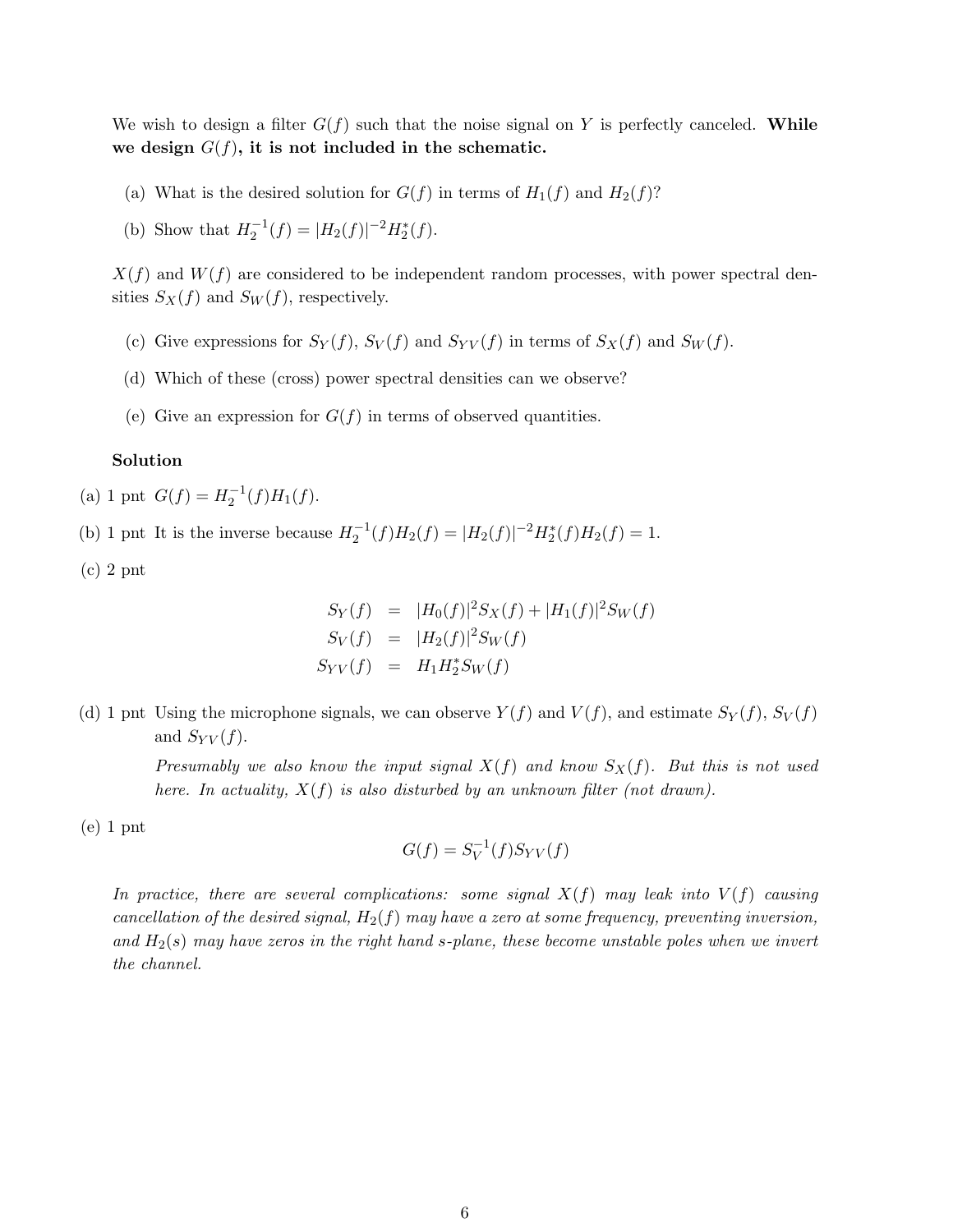# Resit exam EE2S31 SIGNAL PROCESSING July 31, 2020 Block 2: Digital Signal Processing (15:00-16:30)

Open book, strictly timed take-home exam. (Electronic) copies of the book and the course slides allowed. No other tools except a basic pocket calculator permitted. Upload answers during 16:30-16:45.

This block consists of three questions (25 points), more than usual. This will be taken into account during grading. Answer in Dutch or English. Make clear in your answer how you reach the final result; the road to the answer is very important. No points will be awarded for results without a derivation. Write your name and student number on each sheet.

# Question 5 (7 points)

A transfer function  $H(z)$  is an allpass function if it satisfies  $|H(e^{j\omega})|^2 = 1$ . Let  $h[n]$  be the corresponding impulse response.

(a) Use a simple argument to show that, for any allpass function,  $\sum_n |h[n]|^2 = 1$ .

Given two realizations of a first-order allpass function:

$$
H(z) = \frac{a + z^{-1}}{1 + az^{-1}}, \qquad |a| < 1
$$



In the realization in hardware, each multiplier rounds the resulting product to a finite number of bits, such that the roundoff error is in the interval  $\left[-\frac{\Delta}{2}\right]$  $\frac{\Delta}{2}$ ,  $\frac{\Delta}{2}$  $\frac{\Delta}{2}$ .

This is modeled by introducing a noise source  $e_i[n]$  at the output of each multiplier  $(i = 1, 2, 3)$ . Assume that all roundoff errors are iid random variables with uniform distribution.

- (b) What is the variance of the equivalent noise source at the output of each multiplier?
- (c) Determine the transfer function  $H_i(z)$  of each  $e_i[n]$  to the output  $y[n]$ .
- (d) For each realization, determine the variance of the quantization noise at the output  $y[n]$ . Which realization is preferred?
- (e) What are two other aspects based on which we would prefer one realization over the other?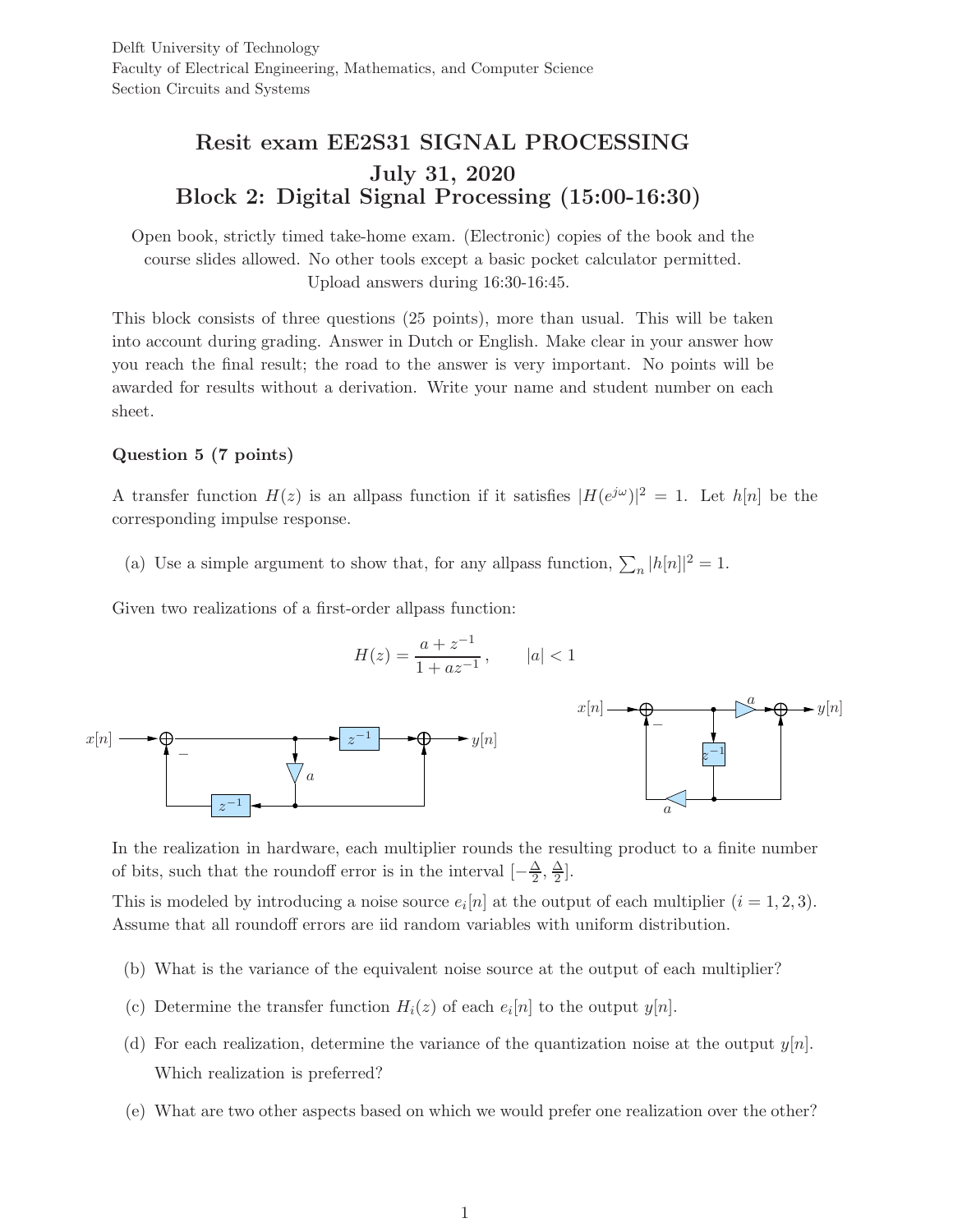# Solution

- (a) 1 pnt Use Parseval:  $\sum_n |h[n]|^2 = \frac{1}{2n}$  $\frac{1}{2\pi} \int_{-\pi}^{\pi} |H(e^{j\omega})|^2 d\omega = 1.$
- (b) 1 pnt  $\sigma_e^2 = \frac{\Delta^2}{12}$ .

(c) 2 pnt For the first realization, the transfer function  $H_1(z)$  of  $e_1[n] \to y[n]$  is:



The noise power is given by  $\sigma_y^2 = \frac{\Delta^2}{12}$  $\frac{\Delta^2}{12} \sum (h_1[n])^2$ , i.e.,

$$
\sigma_y^2 = \frac{\Delta^2}{12} \left( 1 + a^2 + (1 - a^2)^2 (1 + a^2 + a^4 + \dots) \right) = 2 \frac{\Delta^2}{12}
$$

This result also follows more directly by using  $H_1(z) = 1 - z^{-1}H(z)$ , and the fact that  $\sum_{n} |h[n]|^2 = 1.$ 

(d) 2 pnt For the direct realization,



$$
H_2(z) = -H(z) = -\frac{a+z^{-1}}{1+az^{-1}} = -[a+z^{-1}(1-a^2)(1-az^{-1}+a^2z^{-2}+\cdots)]
$$
  
\n
$$
H_3(z) = 1
$$

The quantization noise power at the output is

$$
\sigma_y^2 = \frac{\Delta^2}{12} \left( 1 + a^2 + (1 - a^2)^2 (1 + a^2 + a^4 + \dots) \right) = 2 \frac{\Delta^2}{12}
$$

which can also be obtained more directly using  $\sum_n |h_2[n]|^2 = 1$ . It follows that both realizations have the same quantization noise power at the output (which is not a priori obvious).

- (e) 1 pnt The first realization only depends on 1 parameter, and will always be an allpass, even if a is quantized.
	- The first realization only uses 1 multiplier and will probably be simpler or faster to implement
	- For each new incoming sample, the first realization will require 3 clock beats to produce a new output sample. The direct realization will require 4 clock beats.
	- The second realization is minimal.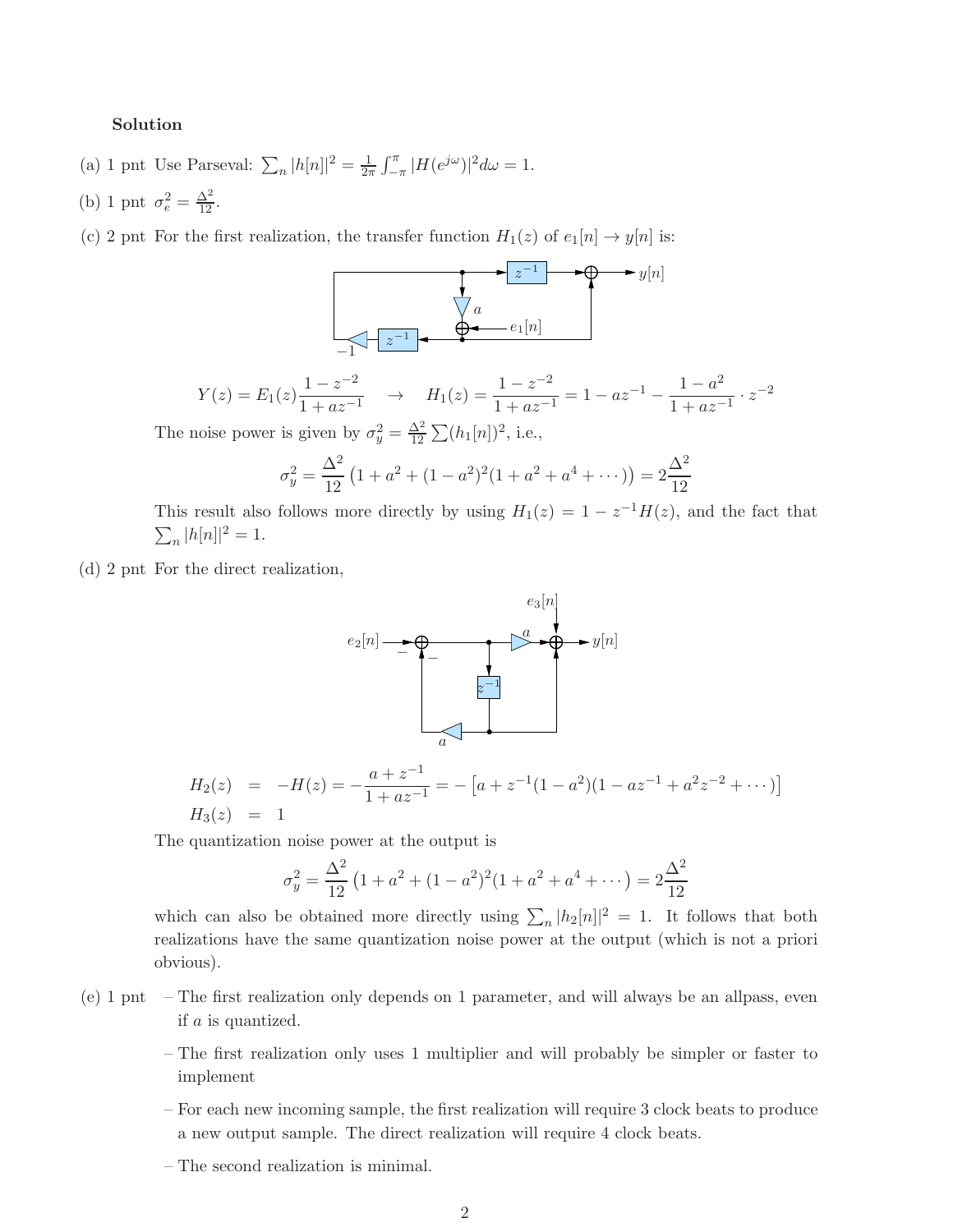#### Question 6 (9 points)

- (a) Why would we ever want to use a circular convolution?
- (b) Compute the circular convolution (of length 5) of the signal  $h[n] = [1, 2, 0, 0, 0]$  with  $x[n]=\fbox{1},2,3,4,5].$  (Show the steps in the calculation.)
- (c) If  $h[n]$  has length L samples, and  $x[n]$  has M samples, then how can we use a circular convolution to implement a linear (normal) convolution?

We sample an audio signal  $x_a(t)$  at 40 kHz, resulting in  $x[n] = x_a(nT)$ . We sample during 2.5 seconds. Next, we filter the signal by an FIR filter  $h[n]$  that has 1024 coefficients.

- (d) What is the maximal permissible frequency in the signal  $x_a(t)$ ?
- (e) How many multiplications do we need for a direct implementation of the convolution  $y = h * x$ ? (You may ignore edge effects.)
- (f) To reduce the number of operations, we implement the convolution by an FFT using the overlap-add technique.

Describe step-by-step how this can be done. Also draw a block diagram of this process.

- (g) How many multiplications are needed now? [Assume that an FFT of order N has a complexity of N  $log_2(N)$  multiplications.]
- (h) As a side effect of this technique, we can simply produce a time-frequency diagram of  $x[n]$ . What is the resolution in time and in frequency in this diagram?

#### Solution

- (a) 1 pnt If we want to use an FFT to efficiently implement (linear) convolution in frequency domain, then we actually obtain a circular convolution
- (b) 1 pnt

$$
k = 0: \t h[0]x[n] = [1 \t 2 \t 3 \t 4 \t 5]
$$
  
\n
$$
k = 1: \t h[1]x[(n-1)_5] = [10 \t 2 \t 4 \t 6 \t 8]
$$
  
\n
$$
y = [11 \t 4 \t 7 \t 10 \t 13]
$$

- (c) 1 pnt Zero pad both signals to a common length  $N = L + M 1$ . In that case, the periodic shift does not give overlap in the output signal.
- (d) 1 pnt 20 kHz
- (e) 1 pnt In 2.5 seconds, we have 100 kS (kilo-samples). For each sample, we need 1024 multiplications ("flops"). In total: 102 Mflops.
- (f) 1 pnt The signal is split in blocks of  $M = 1024$  samples. Suppose that  $x_i[n]$  is the *i*th block of 1024 samples, extended with zeros to  $N = L + M = 2048$  samples (1 more than strictly necessary). We take the FFT of  $x_i[n]$ , call it  $X_i[k]$ . It also has 2048 samples. The filter  $h[n]$  is extended using zero padding to 2048 samples. Let  $H[k]$  be its FFT  $(N = 2048$  samples).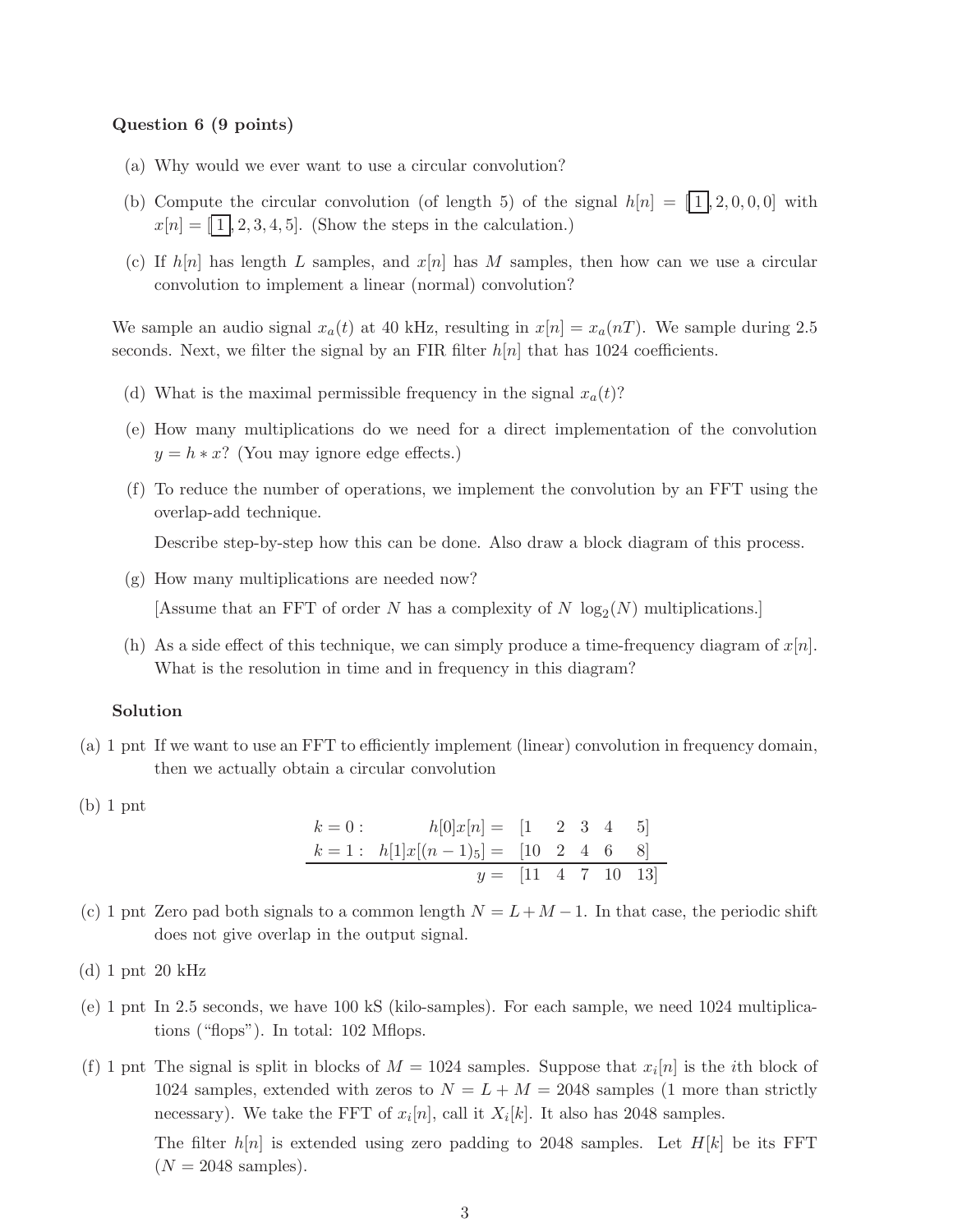Next: pointwise multiplication:  $Y_i[k] = H[k]X_i[k]$ . Determine the IFFT, resulting in  $y_i[n]$ consisting of 2048 samples. This covers 2 blocks and overlaps with  $y_{i+1}[n]$ . The last 1024 samples of  $y_i[n]$  overlaps with the first 1024 samples of  $y_{i+1}[n]$ .

Finally, we use linearity (the response of  $\sum x_i[n]$  is  $\sum y_i[n]$ ) and add the overlapping parts of the partial responses.

Block scheme: zie slides DFT ("Overlap-add").

Alternatively, extend the complete  $x$  with 1023 zeros, and extend  $h$  with 100 000 -1 zeros, and compute  $Y[k]$  (length 101 023 samples) using FFT/IFFT. It has a higher complexity and can only be done after the full signal was received (no audio streaming)

(g) 2 pnt FFT of  $h[n]$  is done once  $(N = 2048)$ .

FFT of the  $x_i[n]$ : we have 98 blocks of 1024 samples. We take 98 FFTs each of  $N = 2048$ samples.

IFFT of each  $y_i[n]$ : again 98 FFTs of  $N = 2048$  samples.

Total:  $1 + 98 + 98 = 197$  times  $N \log_2(N)$  is  $197 \times 2048 \times 11 = 4.4$  Mflops. Add to this: the frequency domain multiplications,  $98 \times N = 200$  kflops. Total: 4.6 Mflops.

(The alternative solution has complexity of the FFTs  $3N \log(N)$ , with  $N = 101024$ , gives 5.0 Mflops. Add to this: N multiplications in frequency domain. Total: 5.1 Mflops, not much more!)

(h) 1 pnt In time, we took FFTs of blocks of 1024 samples. Each block gives 1 time sample. The resolution is  $2.5/1024 = 24$  ms.

In frequency, we have 2048 samples spanning 40 kHz, the resolution is  $40000/2048 = 19.5$ Hz.

#### Question 7 (9 points)

An audio signal has frequencies until 20 kHz. We are given  $x[n]$  in studio quality: the sample rate is 48 kHz. To transfer this to a CD, we need to reduce the sample rate to 44 kHz.

For this, we are using the following process:



- (a) Determine suitable values for the upsampling factor  $L$  and downsampling factor  $M$ .
- (b) What is the role of the filter  $H(z)$ ? Give suitable specifications.
- (c) Draw schematically spectra of  $x[n], y_1[n], y_2[n]$  and  $y[n]$ . (Indicate values for both  $\omega$  and F on the frequency axis.)
- (d) Is it allowed to swap the upsampler and downsampler?
- (e) Suppose that the required filter  $H(z)$  is an FIR filter with 264 coefficients. How many multiplications per second are needed to implement the filter in the shown process?
- (f) Can this also be done more efficiently? (If so, indicate how, and how much more efficiently.)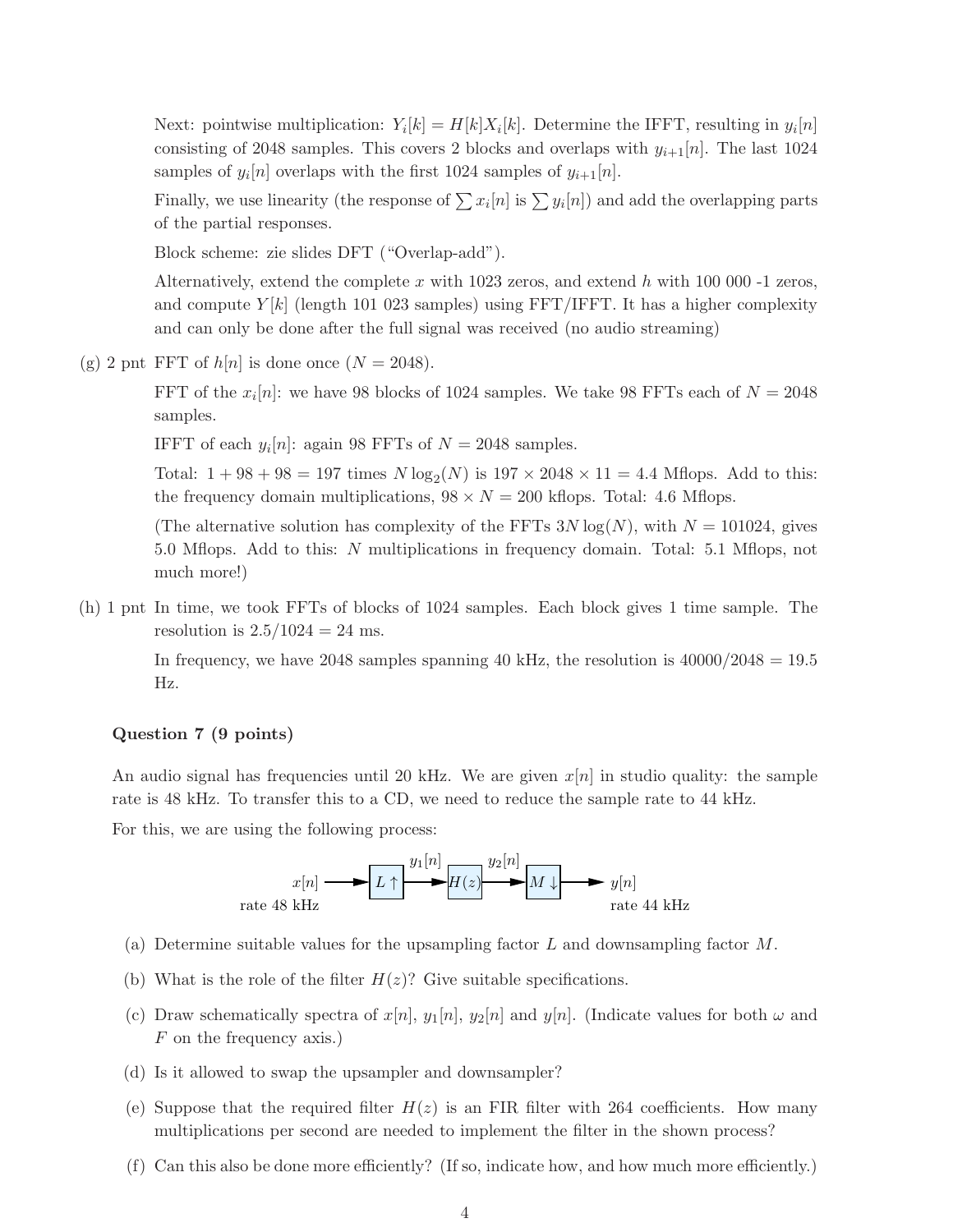#### Solution

- (a) 1 pnt  $L = 11$ ,  $M = 12$  so that  $48\frac{L}{M} = 44$ .
- (b) 2 pnt The filter is needed for: (1) removing the additional copies in the spectrum caused by upsampling (remove frequencies above 24 kHz); (2) anti-aliasing before the sample rate reduction / decimation (remove all frequencies above 22 kHz so that resampling at 44 kHz does not cause aliasing).

Combining both functions in one requires  $H(z)$  to be a lowpass filter that cuts off at 22 kHz (or  $\omega = \frac{\pi}{12}$ ).

Since the original signal only has frequencies until 20 kHz, we can use a filter with passband until 20 kHz, transition band 20-28 kHz, stopband above 28 kHz. (As this is a digital filter, you should actually convert these values into  $\omega$ , taking the local sample rate into account:  $11 \cdot 48 = 528$  kS/s).

(c) 3 pnt (The fundamental interval is shaded.)



(d) 1 pnt No: if you first downsample, then you throw away information that later you cannot recover; after decimating by a factor 12, the new sample frequency is 4 kHz, and fatal aliasing will occur.

*Note:* if  $H(z)$  was not present, and since M, L are relatively prime, these two blocks can be swapped. But with  $H(z)$  in the middle, it is not allowed.